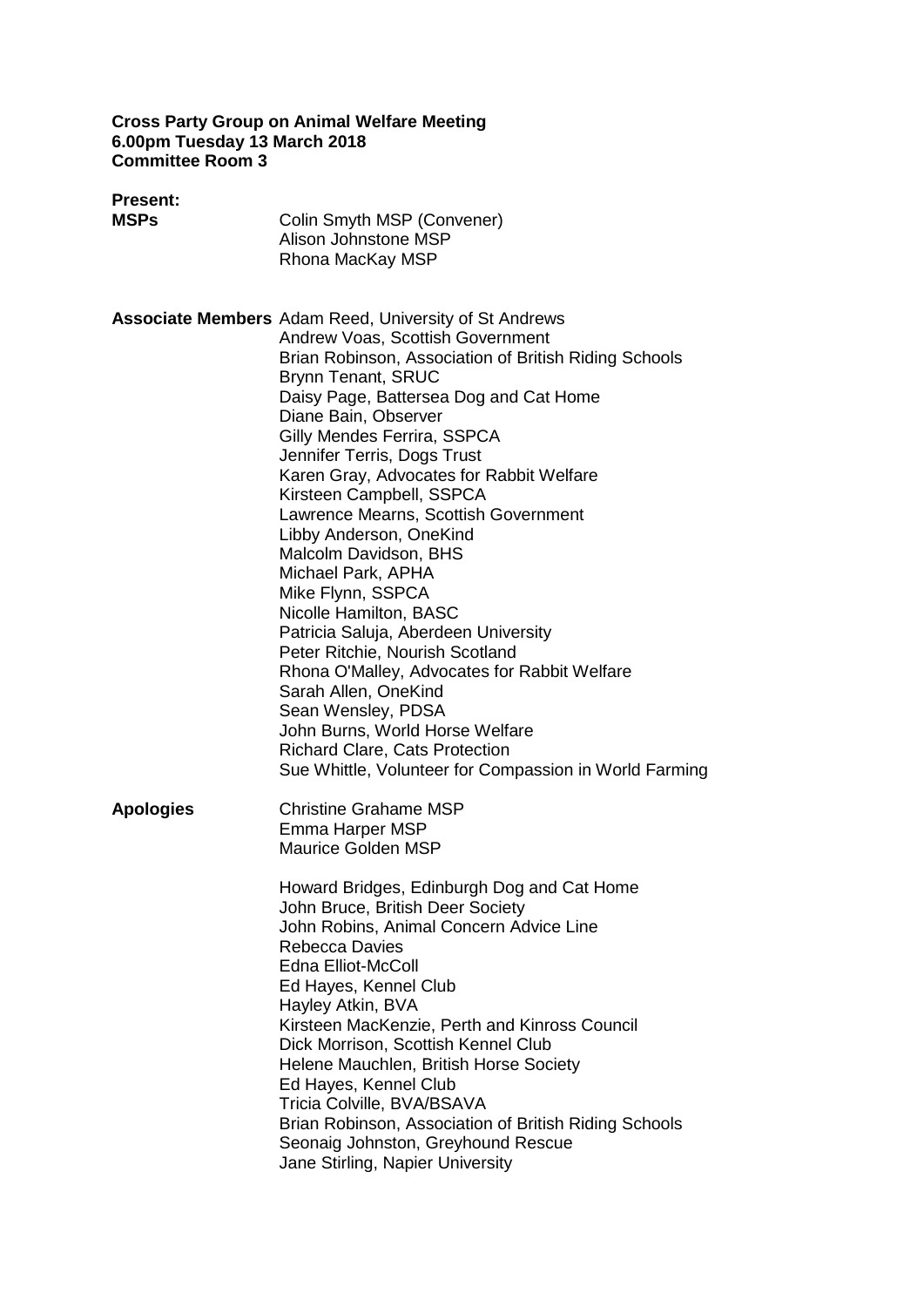# **1. Introductions**

The Convener (CS) opened the meeting and invited members to introduce themselves.

## **2. Apologies**

CS intimated apologies as listed above.

### **3. Minutes of previous meeting**

The minutes of the previous meeting were approved subject to minor corrections.

## **4. Sentencing in Animal Cruelty cases – Battersea Dog and Cat Home**

Daisy Page (DP) from Battersea Dog and Cat Home outlined their campaign for an increase in maximum sentences for serious animal welfare crime up to 5 years. She stated that Sherriff have spoken out regarding the need to increase maximum penalty to give greater flexibility when issuing sentences. In Westminster the Animal Sentience and Sentencing Bill includes proposals for greater sentences.

Andrew Voas stated that the Scottish Government have given a commitment to increase maximum sentences. They are also looking at fixed penalty notices for less serious offences like not having a dog microchipped. Waiting for Parliamentary time. DP encouraged members to contact their MSP. AV explained a standalone Bill on animal welfare would give greater flexibility and scope for regulation.

Mike Flynn urged MSPs in the group to put forward a Private Members Bill in the hope that the Scottish Government would pick it up.

Libby Anderson sentience is important and at Westminster it is being separated from sentencing in the Bill.

Peter Ritchie highlighted the opportunity presented by the Good Food Nation Bill and that sentience should be on the face of it.

Colin Smyth (CS) proposed that the MSP members of the group write to the Cabinet Secretary requesting a meeting to discuss how they can work with the Government to best take this forward. Members agreed to this proposal.

### **5. Fish Welfare – Discussion**

Sue Whittle (SW) gave a brief outline of her concerns regarding the welfare of farmed fish and Diane Bain who had requested the discussion wanted to know what protection there was for pet fish.

It was agreed by the group that this was a significant issue that required representatives from all sides. Members made suggestions for suitable speakers and the secretary agreed to approach them to request they speak at a future meeting.

### **6. Future Presentations**

The group agreed to the following presentations for the meeting on  $5<sup>th</sup>$  June